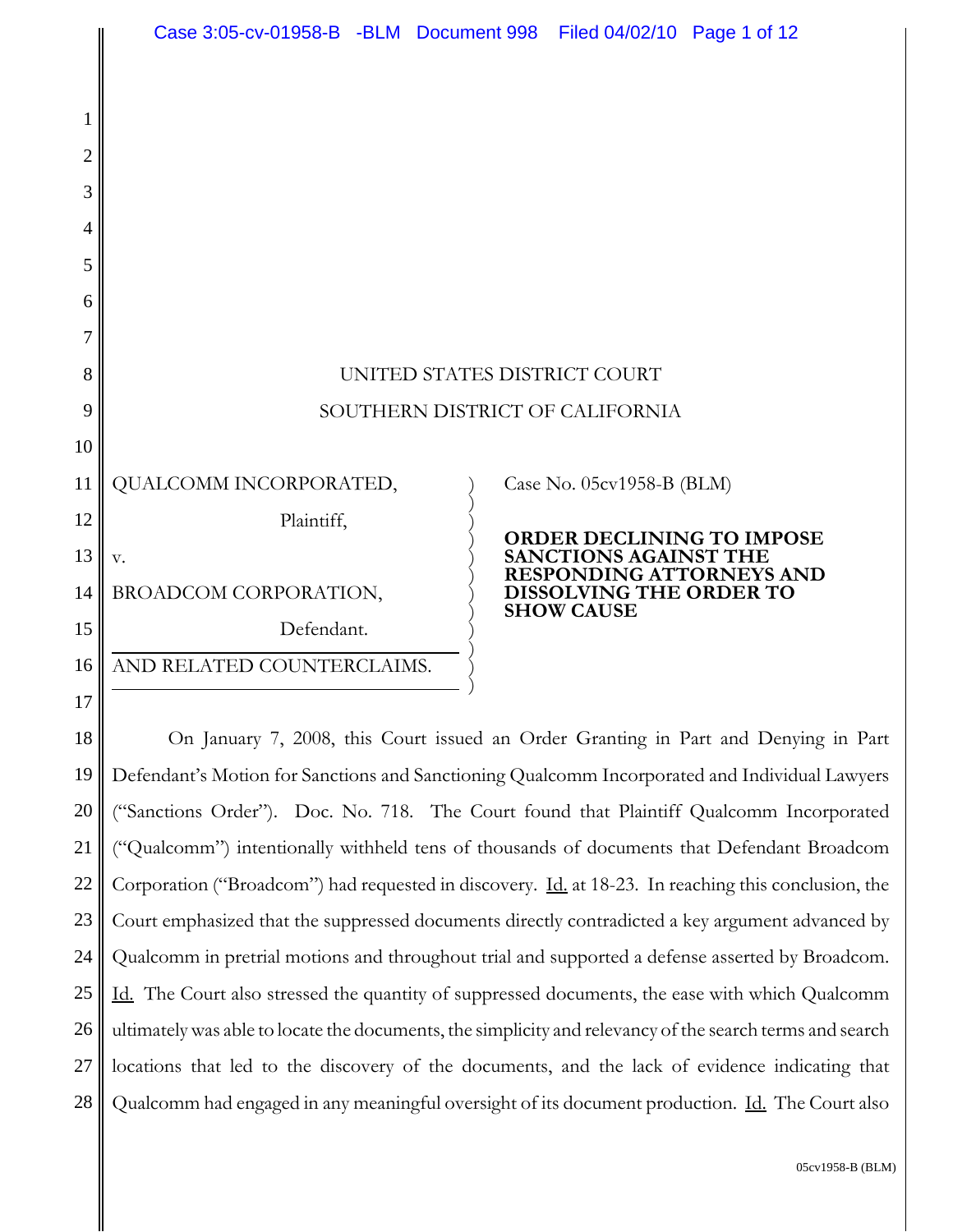## Case 3:05-cv-01958-B -BLM Document 998 Filed 04/02/10 Page 2 of 12

1 2 3 4 5 6 7 8 9 found that six attorneys assisted Qualcomm in withholding the critical documents by failing to conduct a reasonable inquiry into the adequacy of Qualcomm's document production and by ignoring warning signs, which indicated that the document search was not thorough and that Qualcomm's document production was not complete. Id. at 23-31. The Court specifically identified several inadequacies in Qualcomm's document search that should have been apparent to outside counsel, including the failure to search the computers belonging to, or used by, deponents and trial witnesses, the failure to adequately investigate when significant, relevant, and unproduced documents were discovered, and the failure to ensure there was a legitimate factual basis for the legal arguments made to the Court before making them. Id. Qualcomm did not appeal the \$8.5 million sanction imposed against it.

10 11 12 13 14 15 16 17 The sanctioned attorneys<sup>1</sup> ("Responding Attorneys") filed objections to the Sanctions Order with the trial judge, United States District Judge Rudi M. Brewster. On March 5, 2008, Judge Brewster vacated the Sanctions Order as to the Responding Attorneys and remanded the matter to this Court, finding that the Responding Attorneys had a due process right to defend themselves and, therefore, should "not be prevented from defending their conduct by the attorney-client privilege of Qualcomm and its employees and representatives because of the application of the self-defense exception to the attorney-client privilege of Qualcomm." Doc. No. 744. This Court provided Responding Attorneys with an almost unlimited opportunity to conduct discovery and to present new facts to the Court.

18 19 20 21 22 23 24 25 Over a period of roughly fifteen months, the parties undertook a massive discovery effort. Qualcomm searched for, uploaded to its internal review database, and had its outside counsel review for responsiveness and privilege, over 1.6 million documents. It ultimately produced approximately 22,500 documents (totaling well over 100,000 pages) to Responding Attorneys. The Day Casebeer firm produced approximately 31,000 pages of hard copy documents and 39,000 electronic documents to attorney Young in response to his document requests. These documents were reviewed by Day Casebeer's outside counsel, Young's outside counsel, and Qualcomm's outside counsel prior to use in these proceedings. And, all of the parties producing documents prepared and provided extensive

<sup>28</sup> <sup>1</sup> The Court sanctioned James Batchelder, Christian Mammen, Kevin Leung, Lee Patch, Adam Bier and Stanley Young. Doc. No. 718.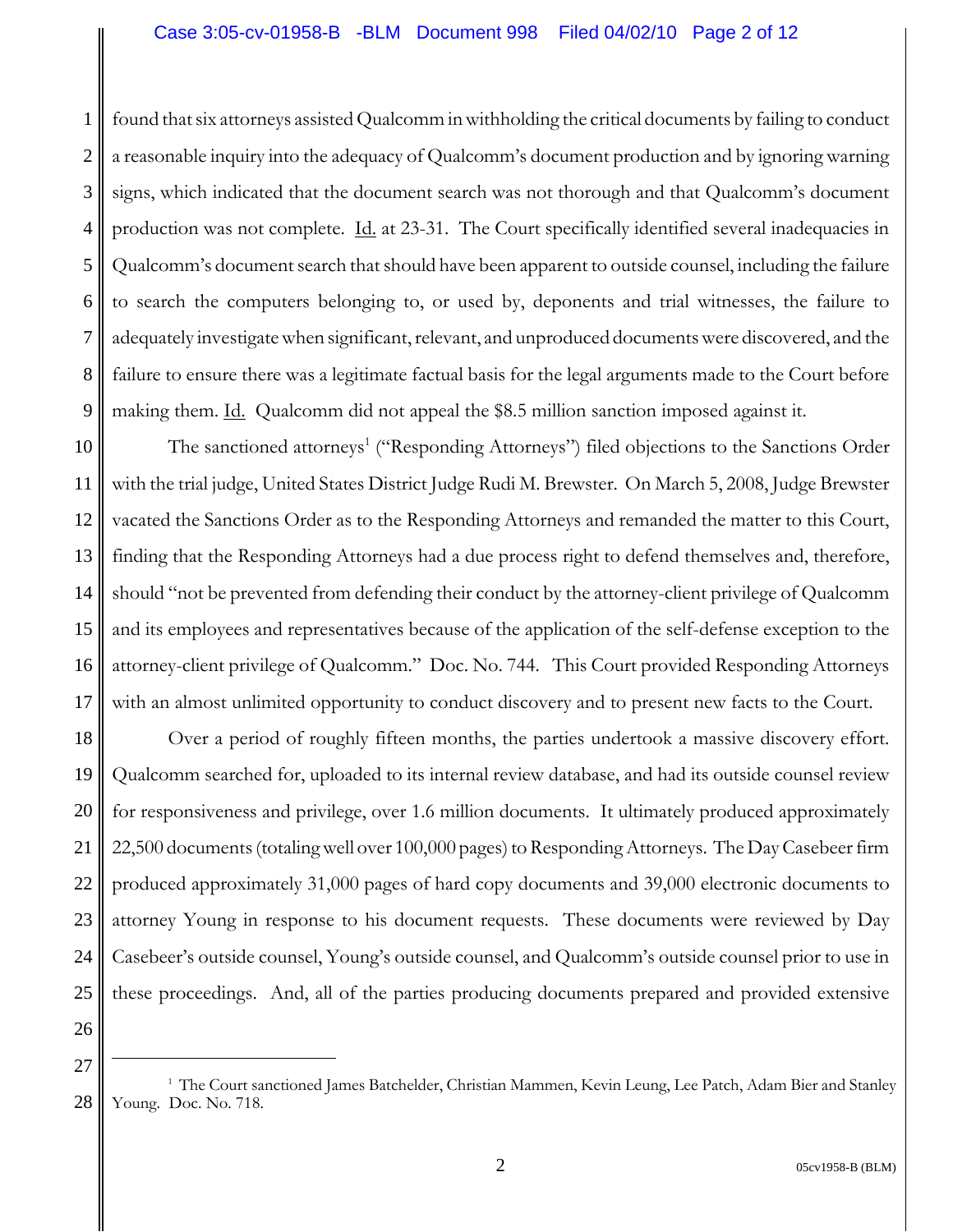1 2 3 4 5 6 7 privilege logs and, where appropriate, redacted responsive documents. They then culled this universe of documents down to the subset to be used for depositions. All told, Responding Attorneys deposed seven Qualcomm engineers, three of Qualcomm's in-house attorneys, two of Qualcomm's in-house paralegals, and one fellow Responding Attorney during the remand proceedings. Excerpts from all of these depositions, as well as three depositions of Qualcomm engineers from the underlying proceedings (depositions taken by Broadcom), were presented via video at the three-day evidentiary hearing before this Court.

8 9 10 11 12 13 14 15 16 17 18 19 In resolving this Order to Show Cause ("OSC"), the Court has reviewed and considered all of the submitted documents, including expert opinions, lengthy declarations from all of the Responding Attorneys, and extensive legal arguments from all of the parties, has heard and considered the testimony of the Responding Attorneys and deponents, and has thought long and hard about this case. There still is no doubt in this Court's mind that this massive discovery failure resulted from significant mistakes, oversights, and miscommunication on the part of both outside counsel and Qualcomm employees. The new facts and evidence presented to this Court during the remand proceedings revealed ineffective and problematic interactions between Qualcomm employees and most of the Responding Attorneys during the pretrial litigation, including the commission of a number of critical errors. However, it also revealed that the Responding Attorneys made significant efforts to comply with their discovery obligations. After considering all of the new facts, the Court declines to sanction any of the Responding Attorneys.

20 21 22 23 24 25 Given the large amount of detailed evidence presented to the Court and the frequently conflicting nature of the testimony and evidence, the Court has elected not to summarize the evidence in this order. The evidence is available in the court record to anyone interested in reviewing it and the parties are extremely familiar with it. Instead, the Court will summarize the major errors it perceives as contributing to the massive cache of critical documents remaining undiscovered by Responding Attorneys and unproduced by Qualcomm until after trial.

- 26 ///
- 27 ///
- 28 ///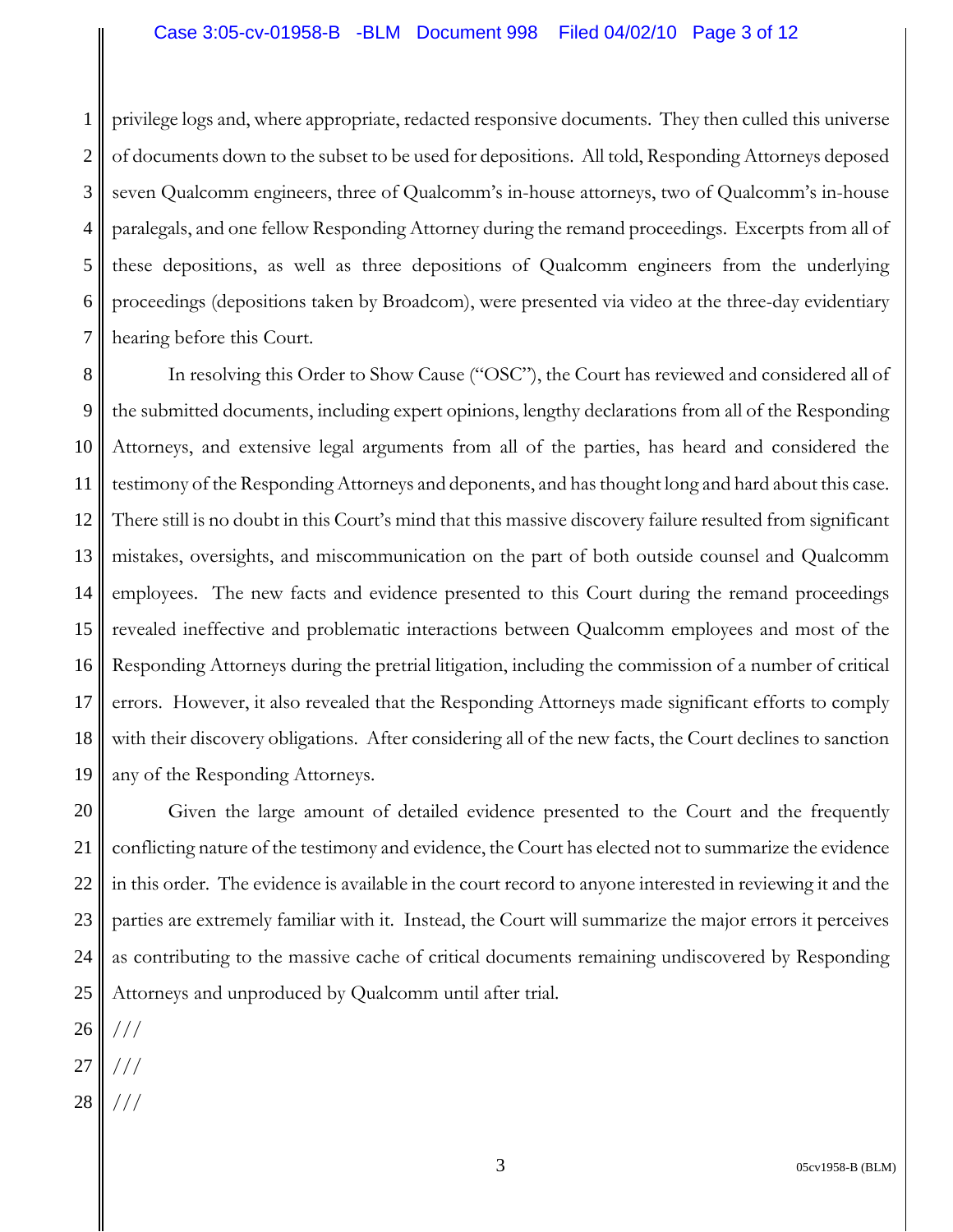## **Discovery Errors**

2 3 4 5 6 7 8 9 10 11 12 13 14 15 16 17 18 19 The fundamental problem in this case was an incredible breakdown in communication. The lack of meaningful communication permeated all of the relationships (amongst Qualcomm employees (including between Qualcomm engineers and in-house legal staff), between Qualcomm employees and outside legal counsel, and amongst outside counsel) and contributed to all of the other failures. The Court was not presented with any evidence establishing that either in-house lawyers or outside counsel met in person with the appropriate Qualcomm engineers (those who were likely to have been involved in the conduct at issue and who were likely to be witnesses) at the beginning of the case to explain the legal issues and discuss appropriate document collection.<sup>2</sup> Moreover, outside counsel did not obtain sufficient information from any source to understand how Qualcomm's computer system is organized: where emails are stored, how often and to what location laptops and personal computers are backed up, whether, when and under what circumstances data from laptops are copied into repositories, what type of information is contained within the various databases and repositories, what records are maintained regarding the search for, and collection of, documents for litigation, etc. Finally, no attorney took supervisory responsibility for verifying that the necessary discovery had been conducted (including ensuring that all of the correct locations, servers, databases, repositories, and computers were correctly searched for potentially relevant documents) and that the resulting discovery supported the important legal arguments, claims, and defenses being presented to the court. These fundamental failures led to the discovery violations.

20 21 22 Another factor that contributed to the discovery failure was a lack of agreement amongst the participants regarding responsibility for document collection and production. Batchelder delegated discovery responsibility to Leung and Mammen, assuming they would be assisted by capable and

23 24

<sup>25</sup> 26 27 2 Such a meeting may have clarified for the engineers that, though Qualcomm was *arguing* that only submission of a technical proposal to JVT, not mere attendance or participation, would trigger Qualcomm's disclosure obligations (see, e.g., 9/21/07 Young Decl. ¶ 67), Broadcom was requesting (and was entitled to receive) a broader scope of information through discovery - namely, information about Qualcomm's attendance, participation, and involvement in JVT (see, e.g., Doc. No. 565-2, Ex. D-9 (30(b)(6) Topic 10) and Doc. No. 540, Ex. BB-2 (Request for Production No. 50)). The attorneys also should have explained to the engineers that they should provide to the lawyers *all* information and documents relating in any way to the JVT and let the attorneys decide how to handle the information during the litigation.

<sup>28</sup>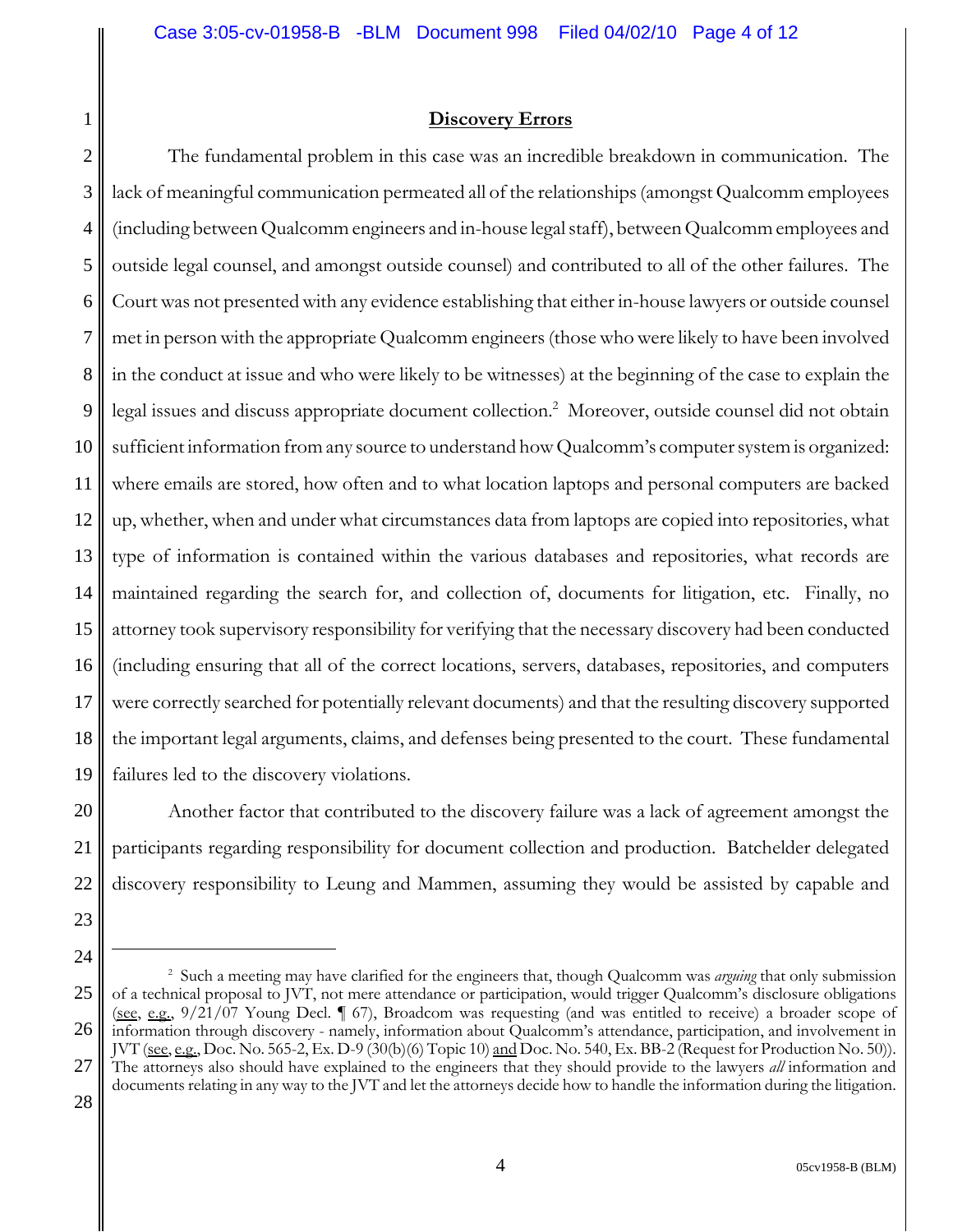1 2 3 4 5 6 7 8 9 10 11 12 13 trustworthy in-house lawyers and paralegals. 10/09/09 Batchelder Decl.<sup>3</sup> ¶¶ 3-18. Leung and Mammen testified that they followed the procedure set forth in the memorandum entitled "Overview of Document Collection at Qualcomm" ("Overview Memo") in which Qualcomm legal staff dictates which databases and computers are searched.  $1/15/10$  Hearing Tr.<sup>4</sup> at 112:12-16 (Mammen); 10/10/09 Leung Decl. ¶10. In contrast, in-house legal personnel apparently were unaware of the Overview Memo. 7/16/09 Martin Depo. Tr. at 35:5-13 (attorney Roger Martin did not recall seeing the memo or hearing about it); 6/29/09 Glathe Depo. Tr. at 10:24-11:3, 54:18-55:2 (the lead paralegal on this case from May or June 2006 forward did not recall seeing the Overview Memo until after trial concluded); 7/16/09 Laxamana Depo. Tr. at 47:21- 48:12 (another paralegal did not recall reading the memo). Morever, contrary to the guidelines set forth in the Overview Memo, the paralegals understood that while they might suggest potential search locations or custodians, it was outside counsel's role to direct them to documents and to instruct them as to what to collect. 6/29/09 Glathe Depo. Tr. at 68:13-69:8, 70:2-13, 73:25-74:13; 7/16/09 Laxamana Depo. Tr. at 26:18-27:7.

14 15 16 17 18 With regard to the Rule 30(b)(6) deponents, in-house attorneys provided guidance on the appropriate witnesses. See, e.g.,10/10/09 Leung Decl. ¶ 29 (Roger Martin suggested Chris Irvine for the standards issues). Leung followed the advice and then specifically requested that the designated individuals' files be collected. Depo. Ex.<sup>5</sup> 21/QX<sup>6</sup> 85. In response, Qualcomm paralegals advised Leung that they believed there was no need to search the witnesses' individual files or laptops because

19

20

23

<sup>21</sup> 22 <sup>3</sup> Because many of the witnesses and participants to these remand proceedings were deposed on more than one occasion or provided multiple declarations, the Court will precede each citation to a deposition transcript or a declaration with the date on which the deposition occurred or the declaration was signed. The documents themselves may be found on the docket attached to declarations of counsel.

<sup>&</sup>lt;sup>4</sup> The Court refers to the transcript of the evidentiary hearing held before this Court on January 13, 2010 through January 15, 2010 by the hearing date (e.g. " $1/13/10$  Hearing Tr. at  $\Box$ ")

<sup>25</sup> 26 5 As explained in Frank A. Cialone's October 10, 2009 Declaration [Doc. No. 941-7], the exhibits filed with his declaration and listed as "Appendix of Deposition Exhibits 1-199" are true and correct copies of exhibits used during depositions taken during these remand proceedings. 10/10/09 Cialone Decl. ¶¶ 2-3. These exhibits, which can be found at Doc. No. 941, will be referred to as "Depo. Ex. \_\_" in this order.

<sup>27</sup> 28 6 Qualcomm provided the Court with a binder of exhibits it intended to use during the evidentiary hearing. These documents were marked "QX \_\_," with the QX number being the same as the corresponding exhibit number given to the document in Timothy Blackford's October 13, 2009 Declaration [Doc. No. 963-1].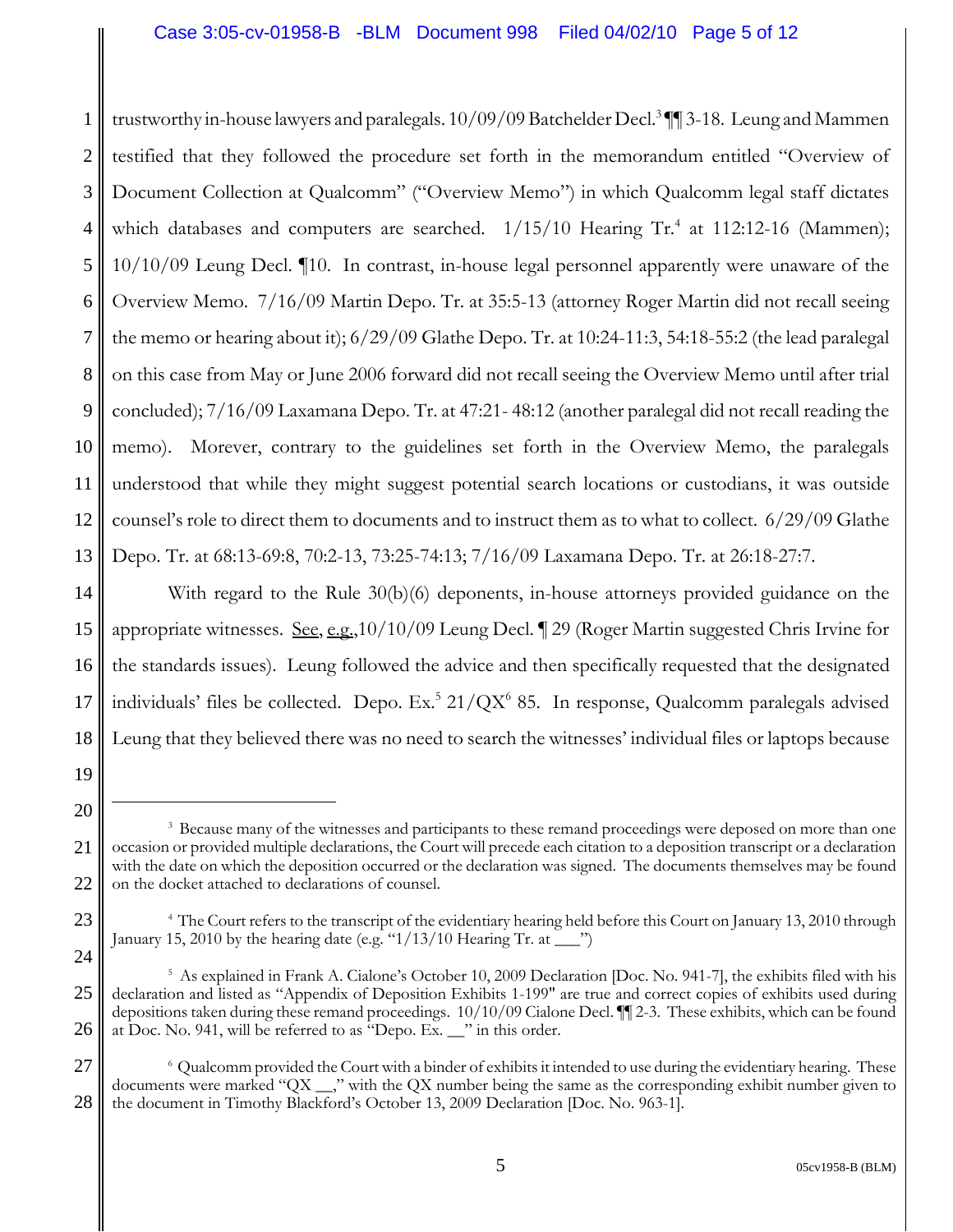1 2 3 4 5 6 7 8 9 10 11 12 13 14 15 16 17 the information was likely to duplicate information and documents contained in other corporate repositories that already were being searched. Moreover, the paralegals represented that this procedure had been utilized successfully in other litigation against Broadcom proceeding in the International Trade Commission ("ITC"). See 11/5/09 Leung Decl. 11 and Depo. Ex. 45; see also 1/15/10 Hearing Tr. at 180:21-181:9 (Leung testimony). Leung and Mammen acquiesced to this suggestion even though they had not reviewed any of the witnesses' individual files, did not know what information was contained in the databases or repositories that were being searched, and had not been involved in the ITC litigation and did not know how documents were collected for it. See, e.g.,  $1/15/10$  Hearing Tr. at 119:20-23 and 141:24-143:9 (Mammen's testimony), 181:1-6 and 199:7-13 (Leung's testimony); 11/5/09 Leung Decl. ¶ 11; Depo. Ex. 22; Mammen Decl. ¶¶ 36-37. Leung then sent an email to the trial team<sup>7</sup> explaining that they were not going to search individual computers or files of deponents because "none of the document requests propounded by Broadcom call for documents uniquely in the possession of these individuals" and "it was determined that anything responsive in their possession would be cumulative of documents otherwise collected and produced." Depo. Ex. 45; 1/15/10 Hearing Tr. at 181:11-23 (Leung testimony). Apparently no one, including in-house attorneys or more experienced outside counsel, responded to the email or otherwise advised Leung that the proposed method of collecting documents was inadequate.

18 19 20 21 22 23 24 25 These failures were exacerbated by an incredible lack of candor on the part of the principal Qualcomm employees. For example, Viji Raveendran repeatedly told Responding Attorneys, other outside counsel, and Qualcomm employees that she had not participated in, and had no involvement with, the JVT during development of the H.264 standard and she testified to those facts under oath. 10/10/09 Leung Decl. ¶¶ 44-45; 10/13/09 Patch Decl. ¶¶ 28-33; 1/15/10 Hearing Tr. at 207:21-22; see generally, 7/15/09 Raveendran Depo. Raveendran made these statements despite the fact that she personally had attended some of the JVT meetings (see, e.g., Depo. Ex. 159 (Raveendran telling Isailovic "I attended (sic) few of the JVT sessions and I'm curious")), had analyzed the H.264 standard

<sup>26</sup> 27

<sup>28</sup> 7 The email is addressed to the "QC-Broadcom Internal scan list." Depo. Ex. 45. It appears this list included the attorneys at Day Casebeer and at least some in-house legal personnel at Qualcomm, but not Young. 10/10/09 Leung Decl. 33; 1/15/10 Hearing Tr. at 228:16-21.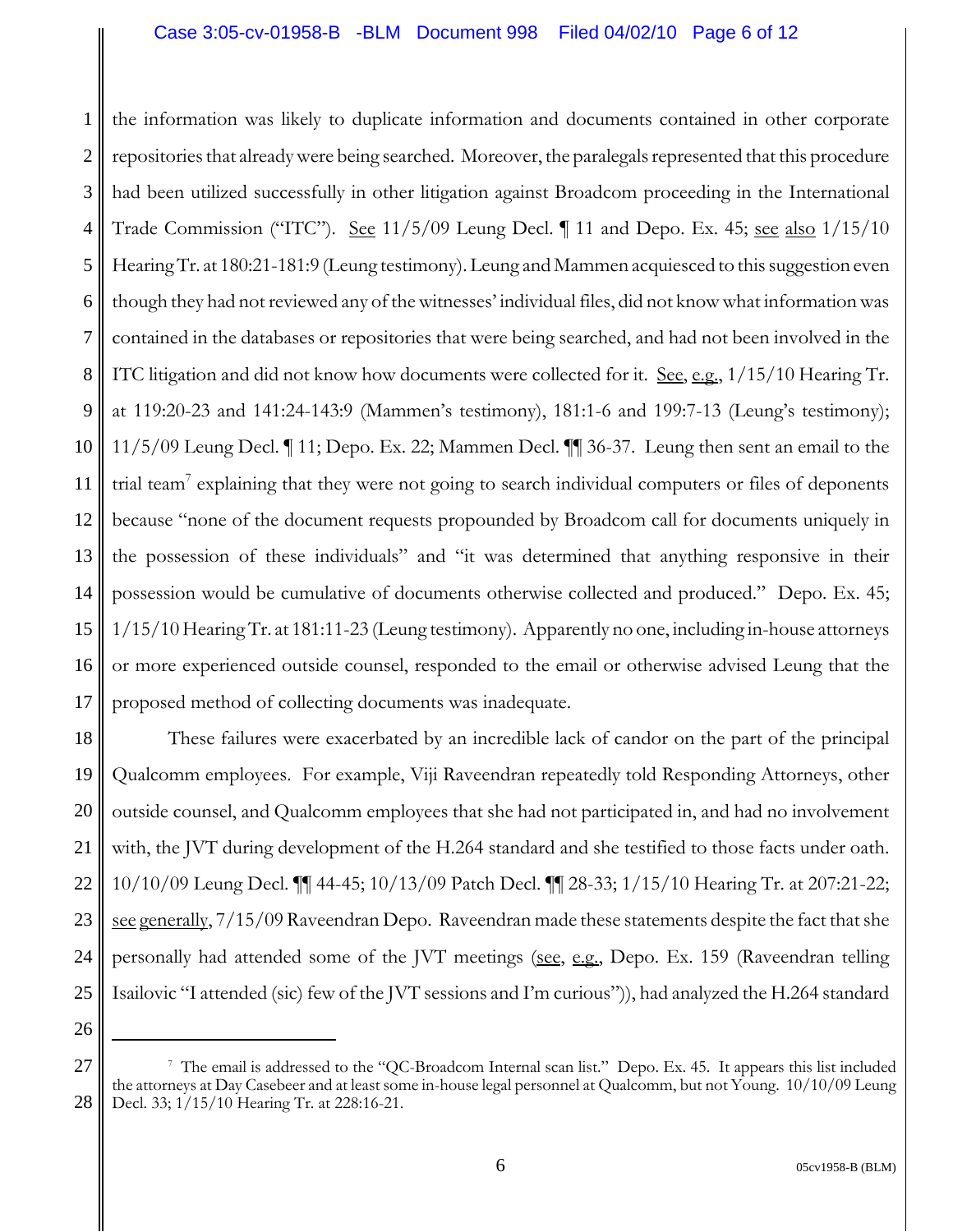1 2 3 4 5 6 7 8 9 10 11 12 13 14 15 16 17 18 19 for in-house counsel (see, e.g., Depo. Ex. 165 (email thread regarding Raveendran's January 2003 report to Qualcomm's patent counsel of an earlier "investigation on infringement of ABS patents by JVT") and Depo. Ex. 166 (February 2003 email from Raveendran to in-house counsel stating "[t]his is to inform you that JVT ... could potentially infringe on Digital Cinema patents, specifically ABS and related patents")), and had exchanged emails with other Qualcomm employees and consultants regarding the meetings (see, e.g.,  $10/10/09$  Cialone Decl., Ex. 200 (appendix of emails between Raveendran and Qualcomm's JVT consultant, Jordan Isailovic, many of which were copied to other Qualcomm employees)). In fact, when directly asked whether a consultant working for Qualcomm had attended the JVT meetings, Raveendran replied "I don't know," despite having personally exchanged approximately 118 emails with Qualcomm's paid JVT consultant, Jordan Isailovic. 7/18/06 Raveendran Depo. Tr. at 79:8-12. While Raveendran provided a nuanced explanation for her statements during the remand proceedings, the fact remains that she did not provide any of these facts to Responding Attorneys, even when asked. 10/10/09 Leung Decl. ¶¶ 19, 24, 38, and 40; 10/10/09 Mammen Decl. ¶ 30(b); 10/13/09 Patch Decl. ¶¶ 28-29; see generally, 7/15/09 Raveendran Depo. Unfortunately, this lack of candor was not limited to her JVT attendance nor was it unique to Raveendran, or even to just the Qualcomm engineers. The remand proceedings have clarified that a number of Qualcomm employees, including legal counsel, knew that Qualcomm had analyzed the H.264 standard and had attended JVT meetings during the relevant time period and yet no one informed Responding Attorneys.

20 21 22 23 24 25 26 27 28 While they did not adequately search for documents, Responding Attorneys did repeatedly try to determine whether Qualcomm had participated in the JVT proceedings during the time the H.264 standard was being developed. As previously discussed, outside counsel, including Responding Attorneys, repeatedly asked Raveendran and other Qualcomm employees about Qualcomm's alleged participation. In addition, Batchelder explained that one of the reasons he brought Patch into the case was to provide a "fresh pair of eyes" to the JVT fact investigation. 1/15/10 Hearing Tr. at 24:20-25:4. Patch conducted a "fresh" investigation (although it included the erroneous assumption that the deponents' and potential trial witnesses' personal computers had been searched) and reached the same conclusion-that Qualcomm had not participated in the JVT proceedings during the relevant time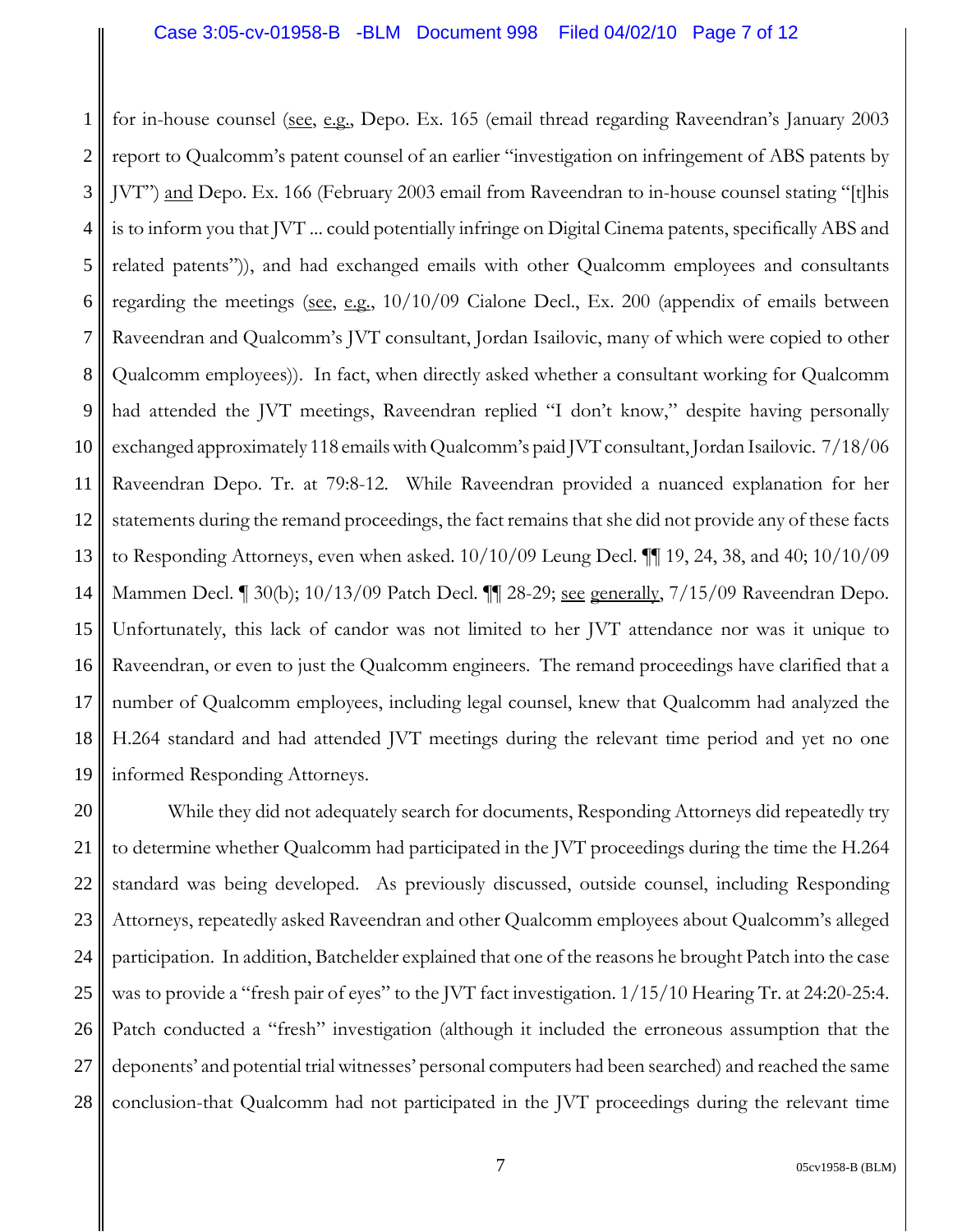1 2 3 4 5 6 7 period. 10/13/09 Patch Decl. ¶¶ 24-27; 1/15/10 Hearing Tr. at 206:14-207:5, 211:5-212:9, 220:13- 221:22. Moreover, five third-parties, including the chair of the JVT and a Broadcom employee involved in the JVT proceedings, confirmed their belief that Qualcomm was not involved with JVT during development of the H.264 standard. As Batchelder's counsel concisely summed it up, Responding Attorneys received confirmation by fifteen Qualcomm employees, including lawyers, on thirty-one occasions that Qualcomm did not participate in JVT or that the same was probably or almost certainly correct. 1/13/10 Hearing Tr. at 116:24-117:8.

8 9 10 11 12 13 14 15 16 17 18 19 20 21 The problems created by this pervasive miscommunication and incomplete document search were compounded by an inadequate follow-up in response to contradictory, or potentially contradictory evidence. Although numerous Qualcomm employees indicated that the same employees, including Raveendran and Garudadri, were the employees most likely to have been involved in the JVT process, neither in-house nor outside counsel ensured that the identified employees' computers were searched for relevant documents and emails. Similarly, no one checked the standards group's travel records to verify which employees went to the locations where JVT meetings were held. Even when the avc\_ce reflector list with Raveendran's email address on it was discovered, Raveendran's personal computer and emails were not searched for similar documents. Finally, when the twenty-one emails were found on Raveendran's computer during trial, none of the attorneys considered the fact that the discovery of the "new" emails proved Qualcomm's document collection and production had been inadequate, reviewed the discovery production log to determine the scope of the document collection and production, or otherwise reflected on the state of the discovery or its application to trial arguments.

22

26

27

28

## **Legal Standard and Analysis**

23 24 25 The Federal Rules of Civil Procedure authorize federal courts to impose sanctions on parties and their attorneys who fail to comply with discovery obligations. Rule 26 provides for sanctions against individual attorneys who are remiss in complying with their discovery obligations:

[E]every discovery request, response, or objection must be signed by at least one attorney of record... By signing, an attorney or party certifies that to the best of the person's knowledge, information, and belief formed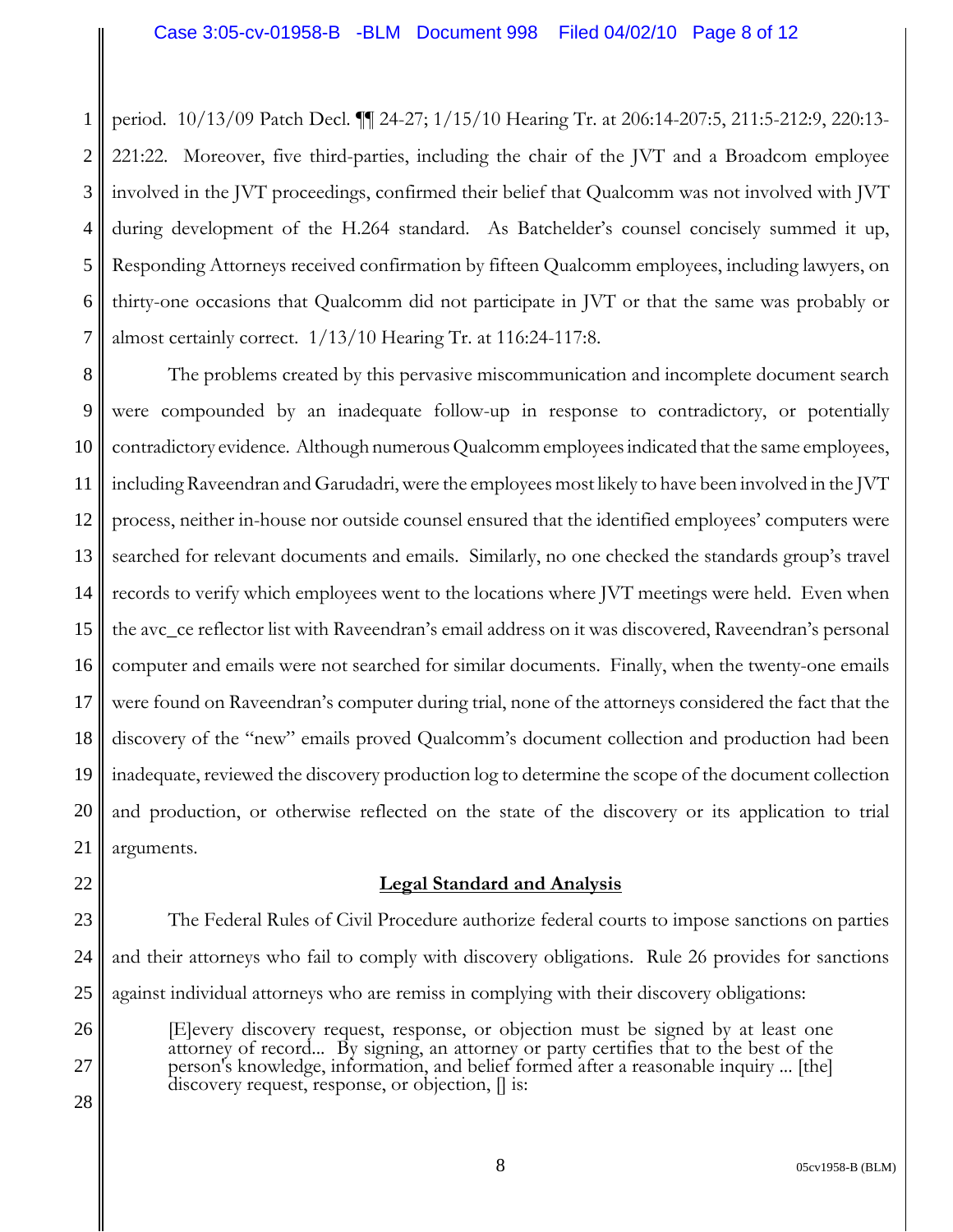(i) consistent with these rules and warranted by existing law or by a nonfrivolous argument for extending, modifying, or reversing existing law, or for establishing new law;

(ii) not interposed for any improper purpose, such as to harass, cause unnecessary delay, or needlessly increase the cost of litigation; and

(iii) neither unreasonable nor unduly burdensome or expensive, considering the needs of the case, prior discovery in the case, the amount in controversy, and the importance of the issues at stake in the action.

7 8 9 10 11 12 Fed. R. Civ. P. 26 $(g)(1)^8$ . "[W]hat is reasonable is a matter for the court to decide on the totality of the circumstances." Fed. R. Civ. P. 26 Advisory Committee Notes (1983 Amendment). If an attorney makes an incorrect certification without substantial justification, the court must sanction the attorney, party, or both and the sanction may include an award of reasonable attorney's fees. Fed. R. Civ. P. 26(g)(3). As the Supreme Court confirmed, Rule 26(g), like Rule 11, requires that the court impose "an appropriate sanction" on the attorney. Chambers v. NASCO, Inc., 501 U.S. 32, 51 (1991).

13 14 15 16 17 18 19 20 21 22 In this case, Leung is the attorney who signed the discovery responses and, therefore, was responsible for the accuracy and propriety of them. While some of the interrogatory responses were not accurate and the document productions were not complete, after considering all of the evidence presented to the Court during the remand proceedings, including Leung's testimony during the hearing and the correspondence and communications between Qualcomm employees and outside counsel, the Court finds that his discovery responses were made after a reasonable, although flawed, inquiry and were not without substantial justification. While he certainly could (and should) have conducted a more thorough effort to collect and produce relevant discovery, Leung did take appropriate actions to learn the truth but was misled by Qualcomm employees. Accordingly, the Court declines to sanction Leung pursuant to the Federal Rules of Civil Procedure.

23 24 25 The Court also has the inherent power to levy sanctions on parties or attorneys who engage in abusive litigation practices. Roadway Express, Inc. v. Piper, 447 U.S. 752, 765 (1980) (citing Link v. Wabash R. Co., 370 U.S. 626, 632 (1962)). However, a court must "exercise caution in invoking its

26 27

1

2

3

4

5

<sup>28</sup> <sup>8</sup> Rule 26 has been renumbered and stylistically revised since the Sanctions Order issued, but remains substantively the same.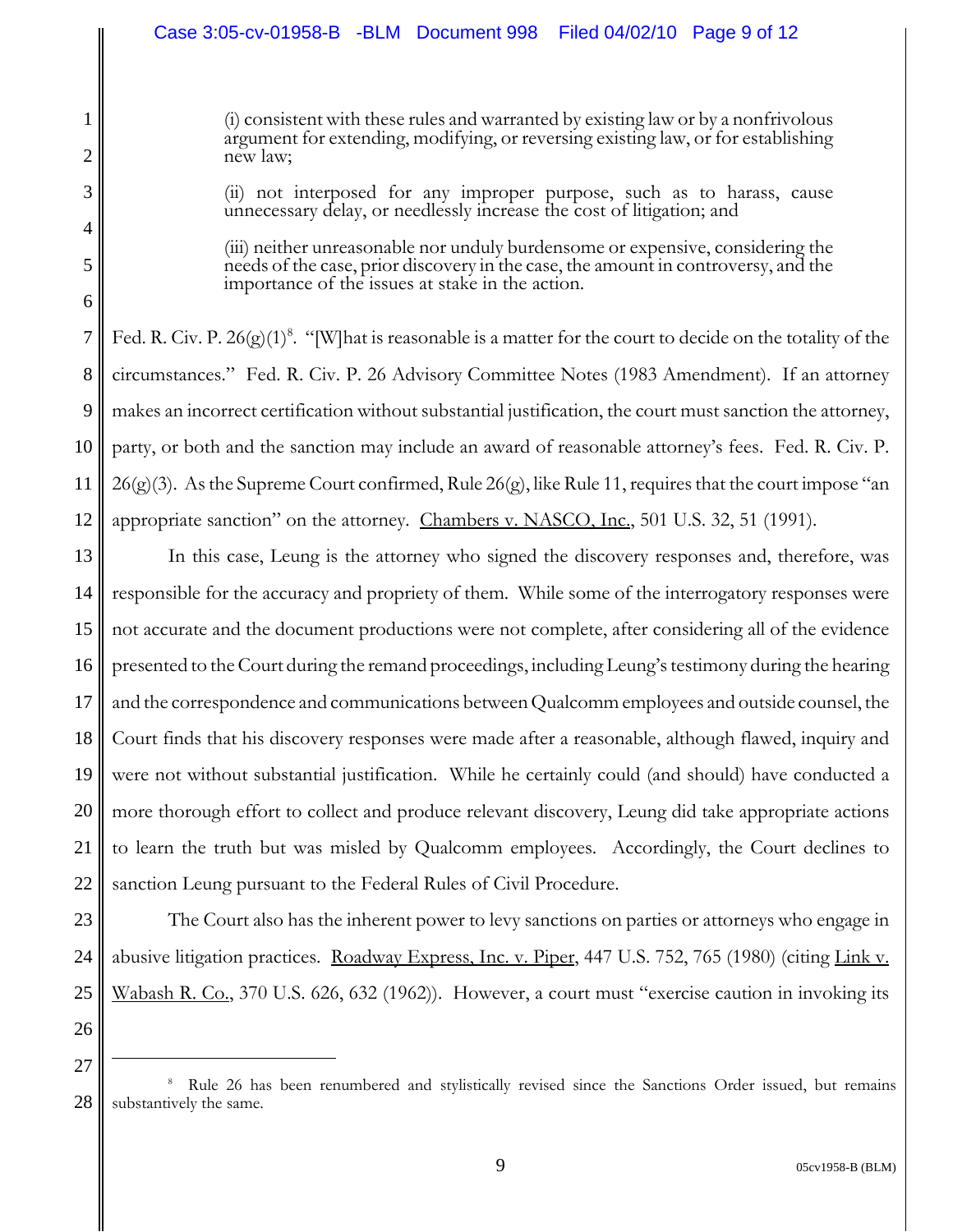1 2 3 4 5 inherent power, and it must comply with the mandates of due process..." Chambers, 501 U.S. at 50. Sanctions only may be imposed under the court's inherent authority upon a finding that the attorney acted in bad faith. Roadway Express, 447 U.S. at 766; Fink v. Gomez, 239 F.3d 989, 994 (9th Cir. 2001). Bad faith "includes a broad range of willful improper conduct." Fink, 239 F.3d at 992 (relying on Roadway Express and Chambers).

6 7 8 9 10 11 The evidence presented during these proceedings clarified that, although a number of poor decisions were made, the involved attorneys did not act in bad faith. While Leung and Mammen did not pursue several discovery paths that seem obvious, at least in hindsight, they did make repeated efforts to verify that Qualcomm's discovery responses were accurate. Similarly, when Patch became involved in discovery, while he did not determine whether Raveendran's personal computer had been searched, he did take numerous, reasonable steps to verify the truth of her statements.

12 13 14 15 16 17 18 19 20 21 22 23 24 25 With regard to the August 6, 2002 email welcoming Raveendran to the avc\_ce email group discovered on her computer by Bier on January 7, 2006, Bier states that he does not recall reviewing the email or showing it to Patch<sup>9</sup>, though he does recall telling Patch that he confirmed that Raveendran's email address was subscribed to the reflector (though at that time, he still did not know how it had been added or by whom). 10/13/09 Bier Decl. ¶ 28. However, Bier adds that even if he had reviewed the email, he would not have considered its impact on discovery because he had not been part of the defensive discovery process and the document did not convey any new information such as how Raveendran was added to the list.  $\underline{Id}$ .  $\P$  29. Because no one has presented evidence to the Court suggesting that Bier received any other new information from Raveendran or anyone else on January 7, 2006, the Court accepts Bier's representations and finds that he did not act in bad faith when he failed to produce it to Broadcom, to notify his supervisors, or to otherwise deal with the new document. While the Court is surprised that the attorney charged with preparing a trial witness was not in a position to recognize the significance of the email, that was not Bier's fault and it does not establish bad faith in this case.

<sup>27</sup> 28 9 In his declaration, Patch confirms that he tasked Bier with preparing Raveendran to testify and that no one, including Bier, informed him of the existence of the August 6, 2002 email prior to or during trial. 10/13/09 Patch Decl. ¶ 45.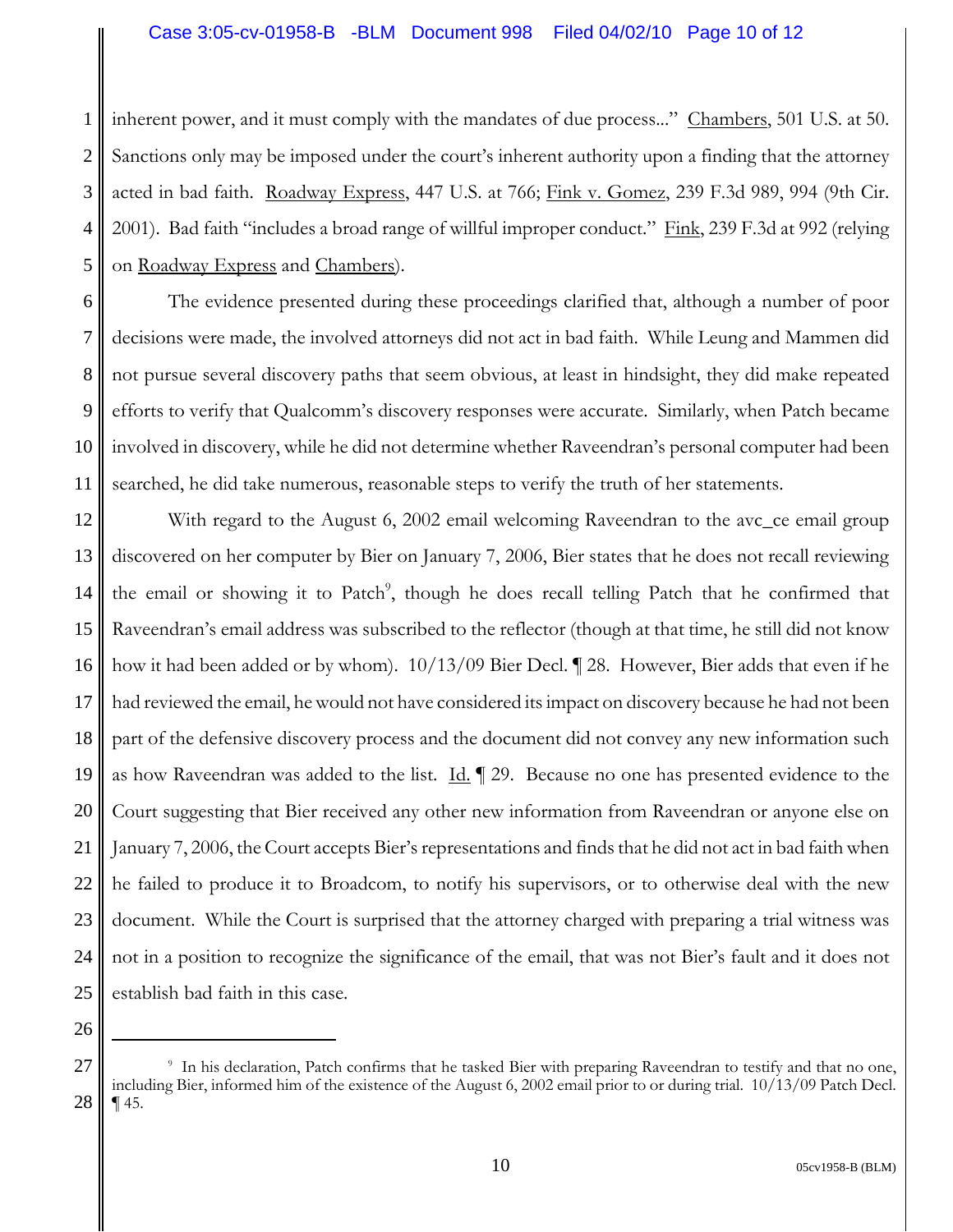1 2 3 4 5 6 7 8 9 10 11 12 13 14 15 16 17 As to the attorneys involved in the decision not to produce the twenty-one emails discovered during trial, they themselves acknowledge that it was a mistake. 11/2/09 Patch Decl. ¶ 52; 1/15/10 Hearing Tr. at 134:11-23 (Mammen testimony). The Court is dismayed that none of the involved attorneys considered the larger discovery picture: the presence of "new" JVT emails on Raveendran's computer, which no attorney had seen or reviewed, clearly proved that the prior document collection had been inadequate. Yet, no one suggested that any follow-up discovery investigation be conducted. And, none of the attorneys considered how the "new" documents affected the arguments being presented during trial. But again, in light of all the evidence presented during these remand proceedings, the Court finds that the decision by Bier, Mammen and Patch to withhold the twenty-one emails as non-responsive was not made in bad faith. Similarly, while Patch and Mammen should have provided more detailed information regarding the newly discovered emails to Batchelder and Young, who were presenting Qualcomm's witnesses and arguments to the court and jury, and Batchelder<sup>10</sup> should have asked more specific questions about the newly discovered evidence, their respective failures do not establish bad faith in light of all of the remand evidence. In summary, while the Court believes the attorneys should have considered the contents of the documents and their relevance to the arguments being presented in court<sup>11</sup> and to the adequacy of the discovery process, the Court finds that the evidence does not establish that any of the Responding Attorneys acted in bad faith.

18 19 20 Finally, the remand proceedings clarified Young's lack of knowledge about, and involvement in, the discovery violations. Prior to these remand proceedings, the Court understood that the Heller Ehrman attorneys were responsible for preparing witnesses and briefing regarding the JVT. Sanctions

<sup>21</sup> 22

<sup>23</sup> 24 25 <sup>10</sup> Young states in his declaration that he does not recall Patch telling him on January 14, 2007, or at any other time, about finding new JVT documents. 10/13/09 Young Decl. ¶ 7. He submits that had Patch made a statement of this nature to him, he would have asked questions or had some kind of response or reaction. Id. This is consistent with Patch's testimony that he recalls Young having "no reaction or response" following the "brief heads up" Patch believes he gave Young. 7/14/09 Patch Depo. Tr. at 36:19-22. Because Young apparently did not learn about the new evidence, he did not have any reason to request additional details from Patch.

<sup>26</sup> 27 28 <sup>11</sup> During these remand proceedings, both Patch and Young have argued that the Sanctions Order exceeded the scope of the referral to the extent it tied the discovery violations to arguments these attorneys made in pleadings or to the court. The unusual facts of this case have made it difficult for the Court to draw a distinct line between the violations governed by Rule 11 and those governed by Rule 26 and only the latter were referred to this Court. This Court does believe that case discovery is intertwined with the resulting legal arguments and that Rule 26 was implicated by the conduct described in the Sanctions Order.